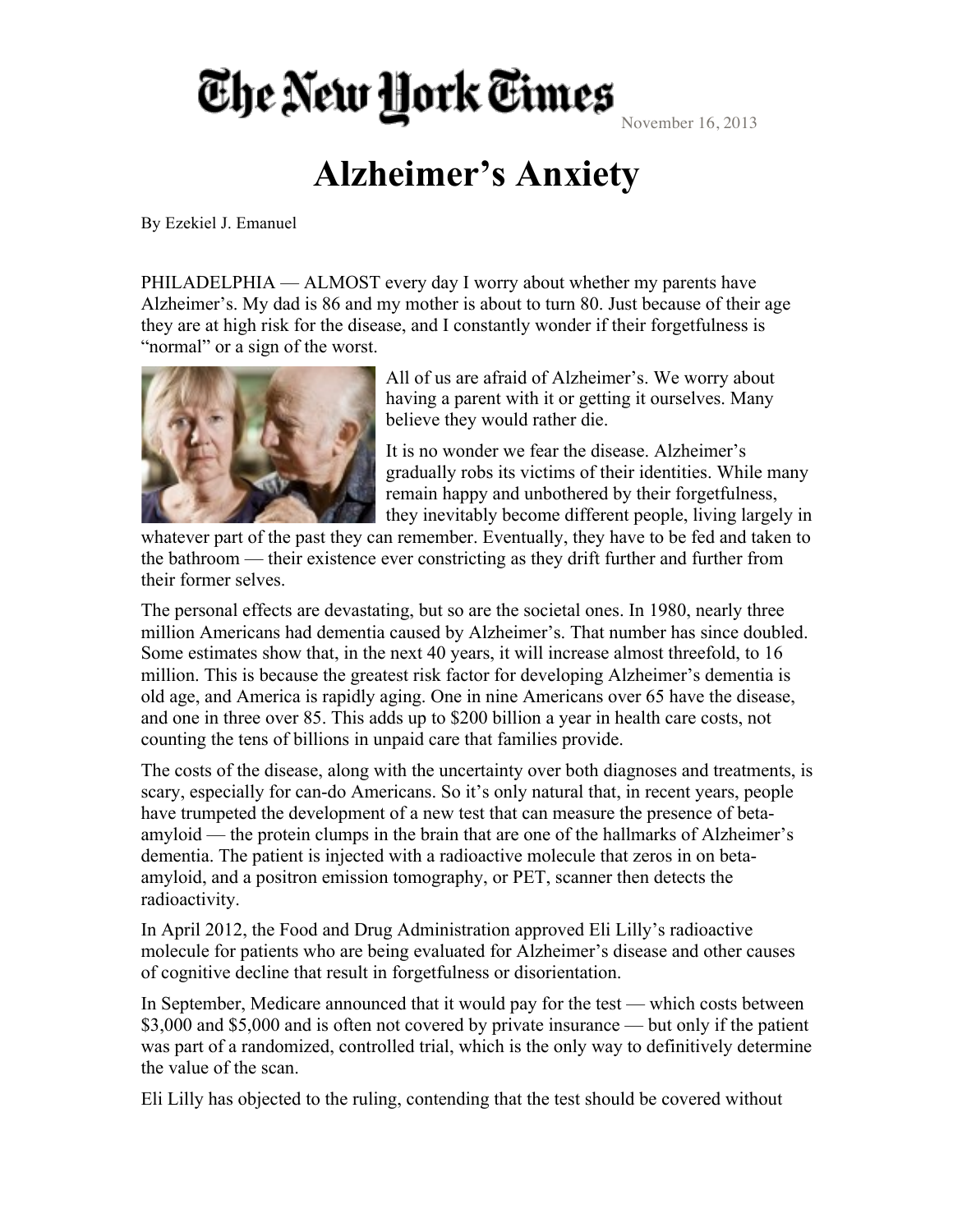## The New Hork Times

November 16, 2013

restriction. And the Alzheimer's Association, a leading research advocacy and patient support organization, has posted on its website, "Despite the concerns and complications, we believe it is valuable to the Alzheimer field — to the pursuit of better Alzheimer diagnostics, treatments and preventions — to have this product more widely available."

But the Alzheimer's Association isn't entirely unbiased. Since 2008, it has received \$1.6 million from Lilly. And in 2012 it received more than \$4 million from all drug companies — many of which are selling Alzheimer's drugs.

The question patients and their families should be asking is, what does this test really offer?

Let's be clear: it does not cure the disease or affect symptoms. At best it identifies what might be causing a patient's forgetfulness. But, at worst, it can get that diagnosis wrong. According to the company's own post-mortem study of 59 terminally ill patients, false positives in scans for the presence of amyloid were reported in up to 3 percent of cases, while up to 20 percent of cases resulted in a false negative: patients were diagnosed as not having amyloid and thus Alzheimer's, even when they did.

To make things more confusing, while colloquially called an "Alzheimer's test," the scan doesn't diagnose Alzheimer's dementia — it only determines the presence of amyloid. And our understanding of the connection between the two is shaky. While everyone who has Alzheimer's also has amyloid, not everyone with amyloid has Alzheimer's dementia. Almost a third of cognitively normal elderly people have these protein clusters in their brains. On the scan they would light up. But those patients don't have Alzheimer's dementia and we don't know how likely they are to develop it in the future. Imagine the anguish of that error.

In fact, the only thing the scan can do is confirm that a patient's cognitive problems are not caused by Alzheimer's.

Even if it could diagnose Alzheimer's, it probably wouldn't make much difference to patients. Currently, there are five drugs on the market that treat dementia. None can cure the disease. None can change the downward trajectory of cognition. At best, they can relieve the symptoms of patients with moderate to severe Alzheimer's for about six to 12 months. And let's not forget these drugs all have side effects like fatigue, dizziness and pain.

Even those who advocated the general approval of the scan never argued that it would help patients decide whether or not to use medication: these drugs are not preventive; they are taken only by people who already have advanced Alzheimer's dementia. As one expert who is collaborating with Lilly put it: "Having an amyloid scan is hugely helpful not in determining drug therapy but for other things" — like planning.

But today, individuals 55 or younger are likely to live past 80, which means they stand a good chance of getting Alzheimer's dementia. We don't need an expensive test to tell us that we should all be planning for the possibility of Alzheimer's — investing in long-term care insurance, exercising and staying socially active.

Alzheimer's disease is scary. But that is no reason for society to waste a lot of money on a test that really doesn't help. It is a reason for a lot more research on Alzheimer's,